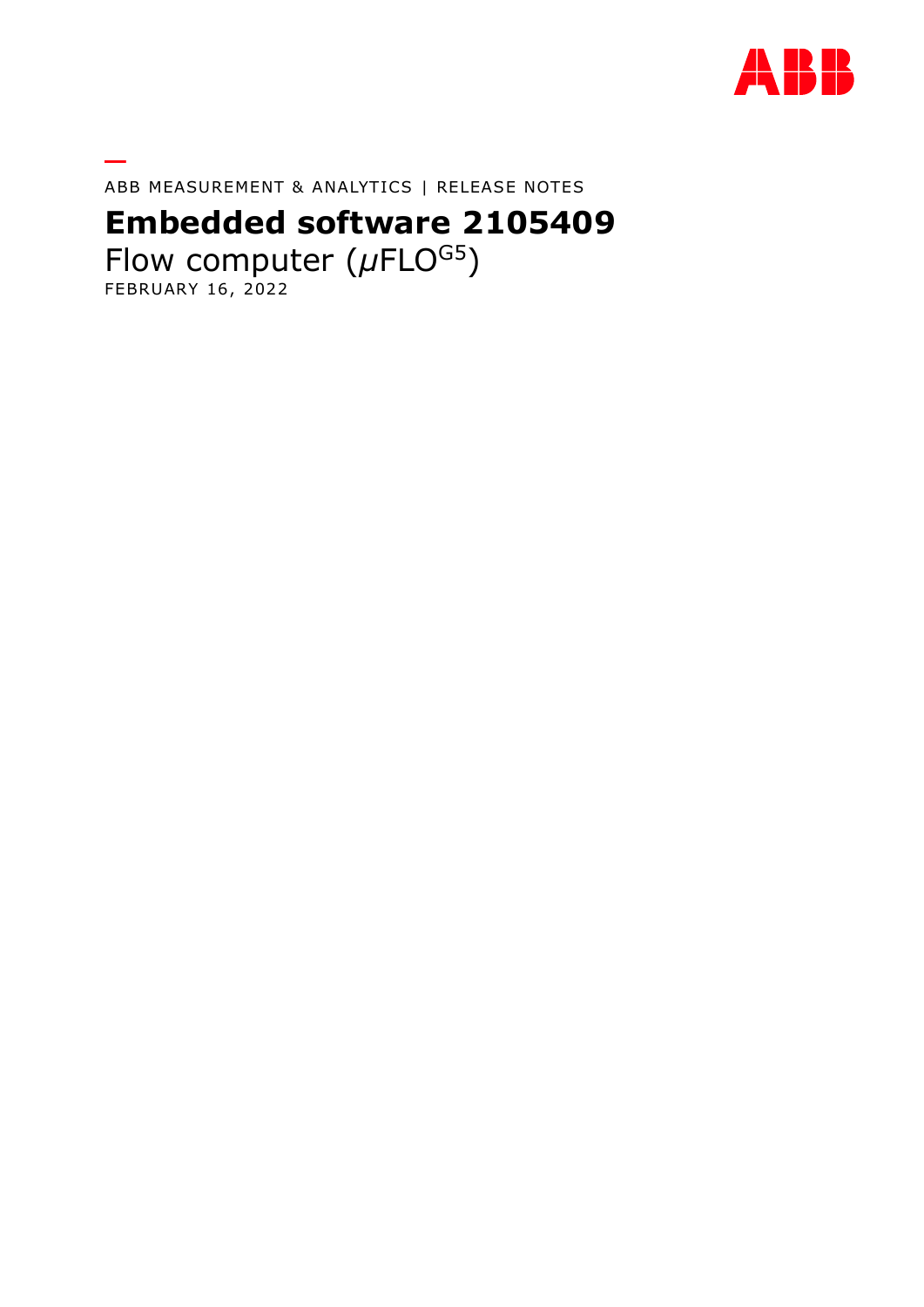### **Table of Contents**

| 1  |      |  |
|----|------|--|
| 2  |      |  |
| 3  |      |  |
| 4  |      |  |
| 5. |      |  |
|    | 5.1  |  |
|    | 5.2  |  |
|    | 5.3  |  |
|    |      |  |
| 7  |      |  |
|    | 7.1  |  |
|    | 7.2  |  |
|    | 7.3  |  |
|    | 7.4  |  |
|    | 7.5  |  |
|    | 7.6  |  |
|    | 7.7  |  |
|    | 7.8  |  |
|    | 7.9  |  |
|    | 7.10 |  |
|    |      |  |
|    | 8.1  |  |
|    | 8.2  |  |
|    | 8.3  |  |
|    | 8.4  |  |
|    | 8.5  |  |
|    | 8.6  |  |
|    | 8.7  |  |
|    | 8.8  |  |
|    | 8.9  |  |
|    |      |  |
|    |      |  |
|    |      |  |
| 9  |      |  |
|    | 9.1  |  |
|    | 9.2  |  |
|    |      |  |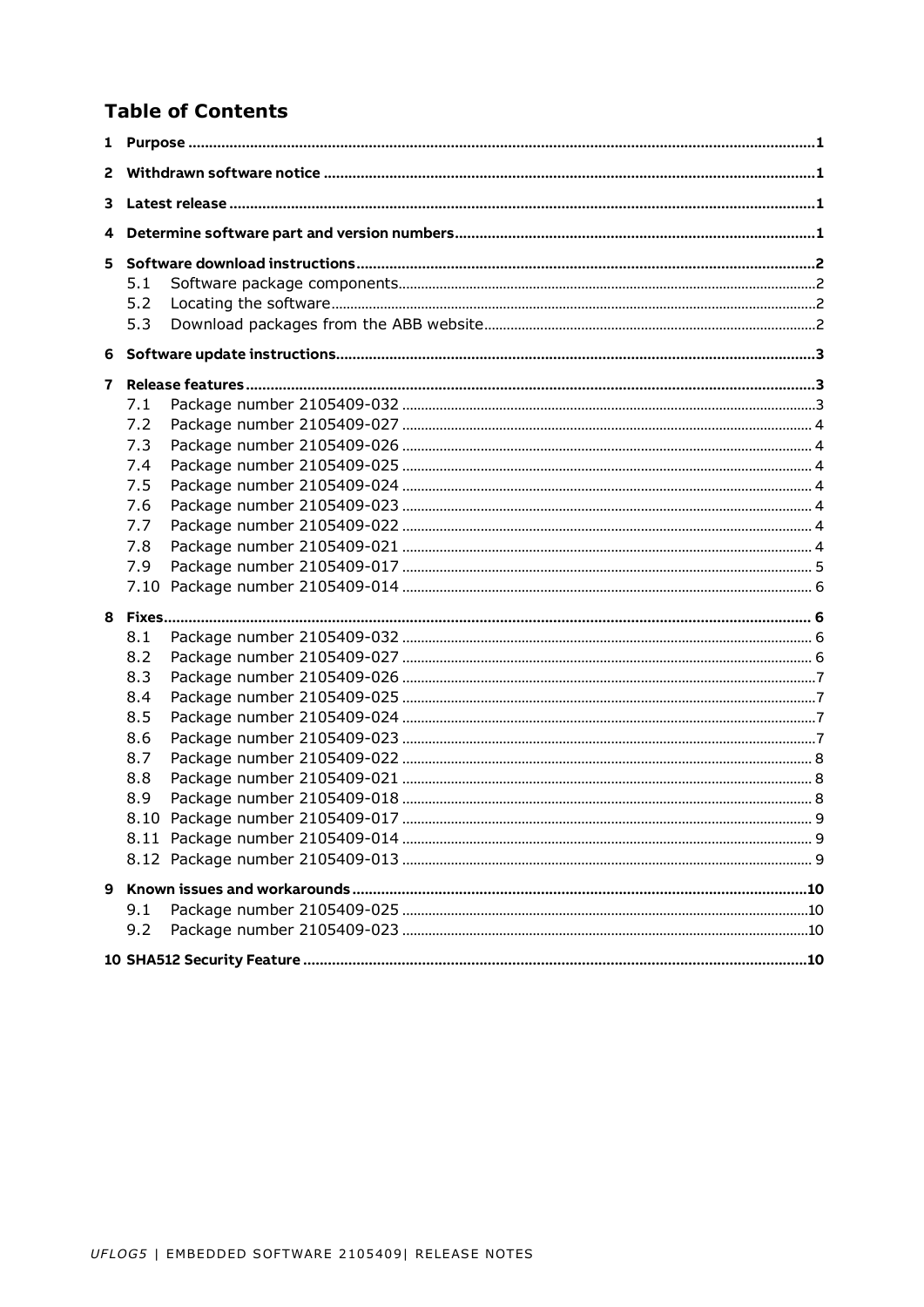## <span id="page-2-0"></span>**— 1 Purpose**

These release notes detail new features and modifications, functional changes, and bug fixes made to the *µFLO<sup>G5</sup>* flow computer embedded software distributed in customer package number 2105409.



**IMPORTANT NOTE:** This document includes release information on the most current version as well as several previous versions. The release details for the latest version are always first in the list.

# <span id="page-2-5"></span><span id="page-2-1"></span>**2 Withdrawn software notice**

The following customer package versions have been withdrawn and will not be supported. Plan to replace the software with a known working version or upgrade to the latest version as indicated in this document.

**Table 2-1: Withdrawn packages**

| Component        | Part number            | <b>Internal version</b> |
|------------------|------------------------|-------------------------|
| Customer package | 2105409-027 or earlier | 4.2.0-8 or earlier      |
| Flash            | 2105298-019 or earlier | $4.2.0 - 8$ or earlier  |

### <span id="page-2-2"></span>**3 Latest release**

The latest software is available in customer package number 2105409-032. [Table 3-1](#page-2-4) details the part numbers for the included components.

<span id="page-2-4"></span>

|  | Table 3-1: Software included in customer package 2105409-032 |  |  |
|--|--------------------------------------------------------------|--|--|
|  |                                                              |  |  |

| Component                    | Part number | <b>Internal version</b> |
|------------------------------|-------------|-------------------------|
| <b>Operating System (OS)</b> | 2105411-035 | $4.0.0 - 8$             |
| Flash                        | 2105298-024 | $4.5.0 - 6$             |



**IMPORTANT NOTE:** Customer package (2105409) versions 028 through and 031, and Flash (2105298) versions 020 through 023 were released internally and are skipped in this document.

# <span id="page-2-3"></span>**4 Determine software part and version numbers**

To determine the software part or version numbers currently installed in your device:

- 1. Connect to the device on PCCU entry mode.
- 2. On the navigation tree, select the top node on the tree, or the station name.
- 3. Select the **Registry** tab.
- 4. Locate and take note of the following:
	- ⎯ Flash software part number
	- ⎯ OS software part number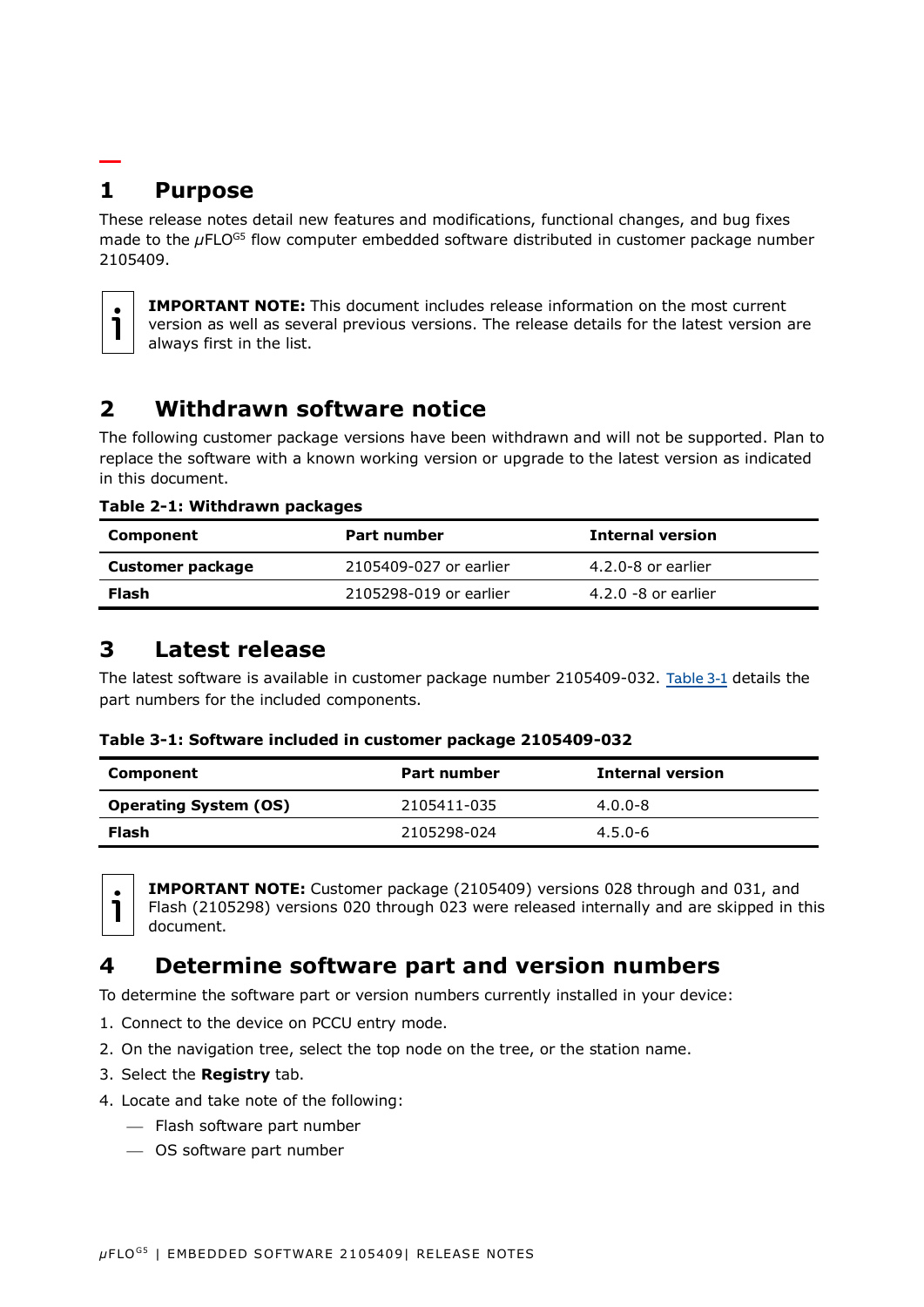5. If the part numbers of either the flash or OS matches those listed in section [0,](#page-2-5) plan to update the software to the latest versions.

# <span id="page-3-0"></span>**5 Software download instructions**

Software is available for download from ABB sites. Review the following sections to determine how to locate and download software.

### <span id="page-3-1"></span>**5.1 Software package components**

Embedded software for the ABB Totalflow devices is distributed in packages. Packages may contain all or some of the components required for the device operation. Depending on the changes performed on each release, all or some components may have been modified. Packages may include:

- ⎯ Operating system and boot software (OS, Boot)
- ⎯ Main application (Flash)
- $-$  Default base device configuration file (Config)

For more detailed description, see the Device Loader help topics available by clicking **Help** from PCCU.

### <span id="page-3-2"></span>**5.2 Locating the software**

Each customer package is identified by the software component included in the package and the part number and revision. For example:

A package containing the flash for the µFLO<sup>G5</sup>, will be identified as FLASH package (2105298-NNN), where NNN is the revision of the package.

A package containing the operating system and flash software for the µFLO<sup>G5</sup> (also referred to as customer package, will be identified as Customer package (2105409-NNN), where NNN is the revision of the package.

### <span id="page-3-3"></span>**5.3 Download packages from the ABB website**

- 1. Go to [www.abb.com/upstream.](http://www.abb.com/upstream)
- 2. Select the product name. The product home page displays.
- 3. Scroll down to locate and select **Downloads**.
- 4. On the navigation pane, scroll down to locate and select **Software**. The list of available software packages displays.
- 5. Locate and select the required software package.
- 6. Save the package in your local drive when prompted.
- 7. For improved security (ensure that your downloaded package is intact), locate and select the specific SHA512 for the package number.
- 8. Download this file to your local drive when prompted. Check files as instructed in [Software](http://search.abb.com/library/Download.aspx?DocumentID=ML%2F2107014&LanguageCode=en&DocumentPartId=2107014&Action=Launch)  [package integrity check instructions](http://search.abb.com/library/Download.aspx?DocumentID=ML%2F2107014&LanguageCode=en&DocumentPartId=2107014&Action=Launch) ([2107014MNAA](http://search.abb.com/library/Download.aspx?DocumentID=ML%2F2107014&LanguageCode=en&DocumentPartId=2107014&Action=Launch)).



**IMPORTANT NOTE:** The SHA512 file is used to verify that the downloaded software has not been corrupted during download and is valid. This is not required but highly recommended. See section [10](#page-11-3) for more information. The SHA512 file name includes the number and version of the associated package. There is a file for each part number. Make sure you download the SHA512 that matches the software package number you need to check. For assistance downloading software, contact technical support.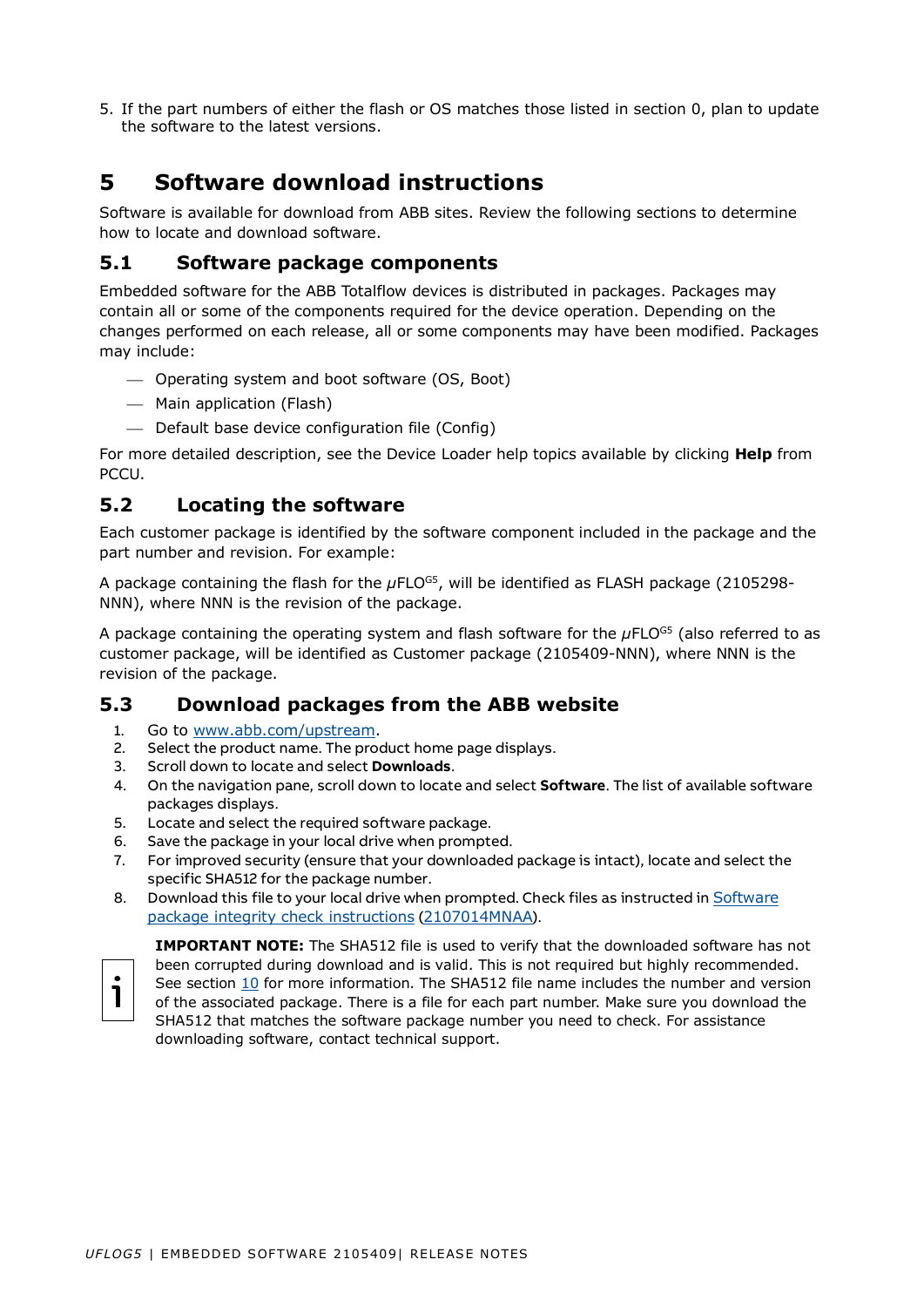# <span id="page-4-0"></span>**6 Software update instructions**



**IMPORTANT NOTE:** Ensure device and measurement data are saved or backed up before any software update. For details, see the  $\mu$ FLO<sup>G5</sup> user manual or select **Help** from the PCCU top tool menu.

1. Start PCCU and select the loader icon from the top menu (see image below).

### **Figure 6-1: Starting the device loader**



- 2. Establish a connection with the device.
- 3. Click **Help** for detailed update instructions.



**IMPORTANT NOTE:** The Flash and OS should be updated when a new release is available. Contact ABB technical support regarding questions of backwards compatibility between previous versions of flashes and OS.

# <span id="page-4-1"></span>**7 Release features**

Features or enhancements for each version can be reviewed in this section.

### <span id="page-4-2"></span>**7.1 Package number 2105409-032**

— Added Gross Volume calculation to the API Liquid application:

- − Added Gross Volume registers to current measurement data.
- − Added register based read access to Gross Volume registers.
- − Included Gross Volume Daily and Log Period QTR records.
- Added monthly accumulators for volumes, mass, flowing pressure and flowing temperature to the API Liquid application:
	- − Added Monthly Accumulator registers to current measurement data.
	- − Added register based read access to Monthly Accumulator registers.

— Added a new application: Batch Log. This application has the following capabilities:

- − It is user configurable and provides flexibility to create custom logs.
- − It allows up to 10 Batch Groups per Batch Log app instance and 10 Batch Logs per Batch Log Group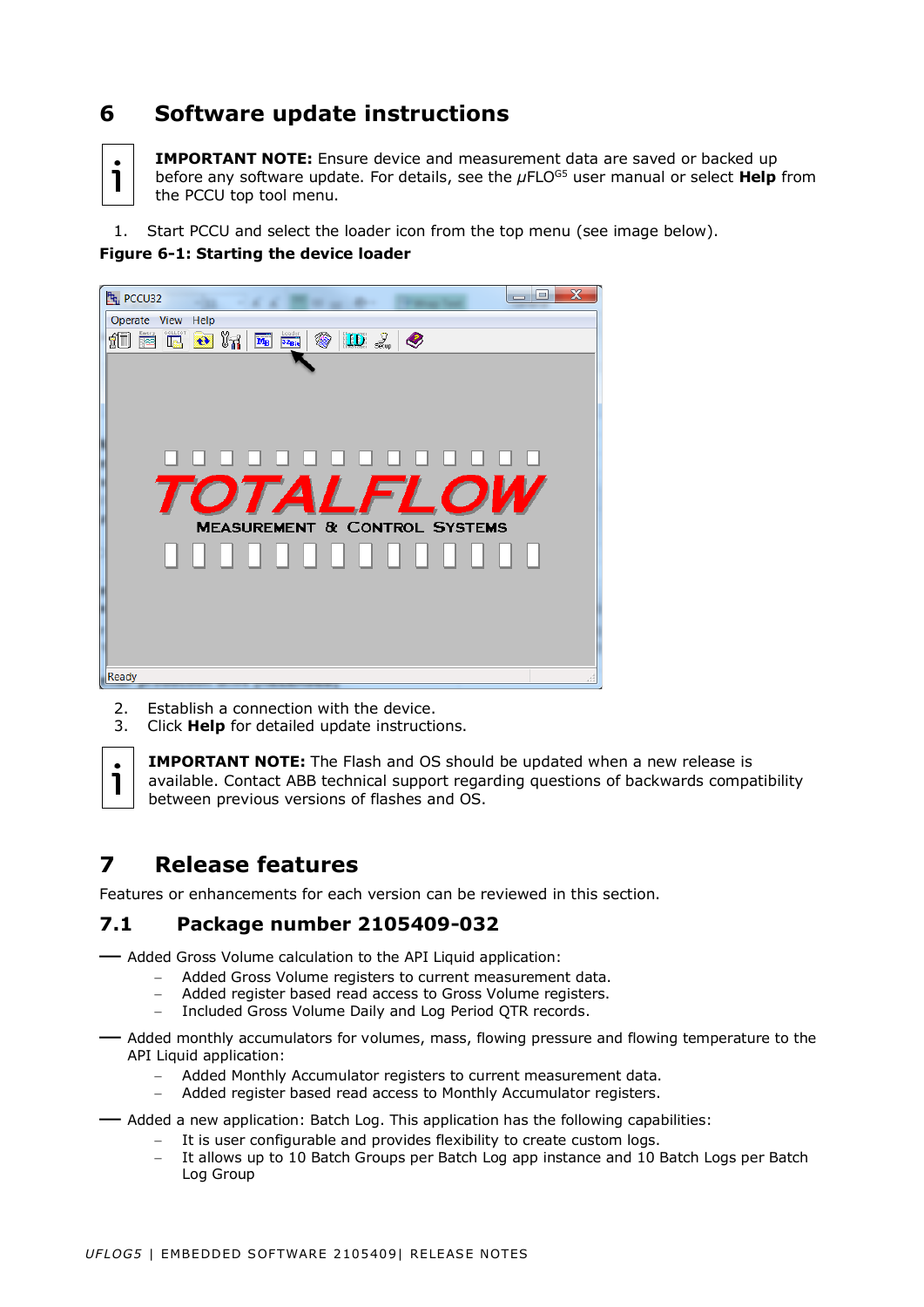- Each Batch Log can have up to 50 numeric values and 20 string values.
- Supports batch trigger types of hourly, daily, weekly, and monthly logging.

Supports register access and remote protocol access (DSID).

### <span id="page-5-0"></span>**7.2 Package number 2105409-027**

- ⎯ New support for auto-discovery features
- ⎯ Updated I/O Interface application:
	- New support for hot-swappable and hot-pluggable TFIO modules.
	- New support for remote calibration of I/O points
- Added enhanced networking features
- ⎯ Updated Alarm System Application by removing an internal limitation on addressable registers by changing the register index value from one byte to two bytes.
- ⎯ Repackaged the OSAL libraries with the Totalflow application so that OS upgrade is not required.

### <span id="page-5-1"></span>**7.3 Package number 2105409-026**

No new features or enhancements for customer package 2105409-026.

#### <span id="page-5-2"></span>**7.4 Package number 2105409-025**

No new features or enhancements for customer package 2105409-025.

#### <span id="page-5-3"></span>**7.5 Package number 2105409-024**

No new features or enhancements for customer package 2105409-024.

#### <span id="page-5-4"></span>**7.6 Package number 2105409-023**

No new features or enhancements for customer package 2105409-023.

#### <span id="page-5-5"></span>**7.7 Package number 2105409-022**

The following new features are included in the customer package version 2105409-022:

#### **7.7.1 API Liquid tube application**

- Shrinkage Factor/Stock Tank Volume

If the user chooses to enable Shrinkage Factor/Stock Tank Volume, the Stock Tank Volume will then be calculated from Net Standard Volume and either a user-entered or live measured Shrinkage Percentage; also average Shrinkage Factor and total Stock Tank Volume will be logged in Log Period and Daily QTRs.

⎯ Drive Gain Monitor/Log in QTRs

If the user chooses to enable Drive Gain Monitor/Log in QTRs, the Coriolis Drive Gain will then be updated every second from a user-provided Drive Gain Source Register, also a flow weighted or linear average value (user-selectable) of Drive Gain will be logged in Log Period and Daily QTRs.

⎯ User-selectable Input Units

Users can now choose to assign various volume or mass K factor units to their pulse inputs and various volume or mass flow rate units to the input flow rate if they are getting volume or m mass flow rate inputs from the primary meter. If they are using pulse inputs, they can also specify a volume or mass flow rate unit to be used for Multi Meter Factor reference flow rates (for flow rate inputs, the unit for the input flow rate is also used for Multi Meter Factor reference flow rates).

- Light Hydrocarbons EVP Calculation

Added "Test EVP Calc Per TP-15" tab to API Liquid tube applications' entry mode screens which allows users to calculate Equilibrium Vapor Pressure under various density and temperature conditions.

### <span id="page-5-6"></span>**7.8 Package number 2105409-021**

The following enhancement is included in the customer package version 2105409-021:

⎯ Users can now choose the bandwidth of the Ethernet interface. Users can set the Ethernet bandwidth and the duplex mode depending upon the other devices (switches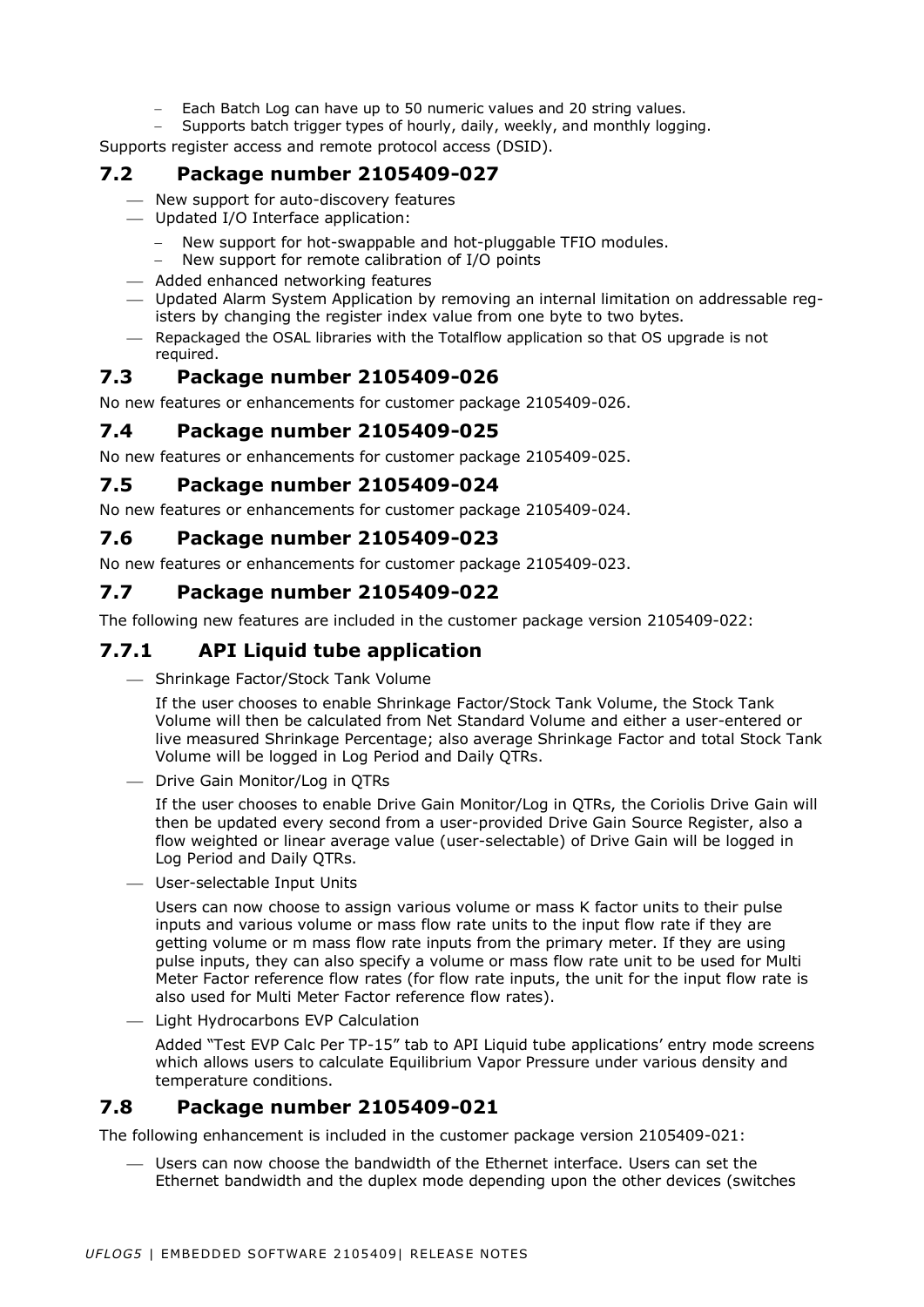etc.) in the network. Several different bandwidths are now selectable in the Communications - Ethernet tab.

- ⎯ Users can now set Ethernet data rate limiting on incoming and outgoing Ethernet traffic.
- ⎯ New Ethernet usage statistics are now available to allow the user to monitor traffic for bandwidth utilization, dropped packets or error packets etc. at any point of time. Users can trend these parameters to get a historical view of the activity on the Ethernet. These new statistics are in the Communications – Ethernet tab.

#### <span id="page-6-0"></span>**7.9 Package number 2105409-017**

The following enhancement is included in the customer package version 2105409-017:

### **7.9.1 US AGA3 tube application**

- $-$  A new part number is designated to the tube application when it is running in Enhanced mode.
- ⎯ Added capability to alarm on SP and DP out of the range of URL and Calibrated Span and various other conditions, and the capability to log the activation and clearance of these alarms.
- ⎯ Added informational fields Facility Measurement Point, Company Name, Primary Meter Type and Heating Value Saturation Condition.
- ⎯ Added capability to calculate Barometric Pressure from Location Elevation.
- ⎯ Non-resettable volume, energy and mass accumulators are now rolled over independently when they cross the 1 trillion set point and a new event is logged when each one of these rollovers occurs.
- ⎯ Added capability to calculate Compressibility and Density using GERG2008 method.
- $-$  Added support for new analysis components: Neopentane (neoC5), Hexane plus (C6+), Heptane plus (C7+) and Nonane plus (C9+).
- ⎯ Added capability to log analysis in QTRs.
- ⎯ A new event is logged when the tube application's Device/App ID (aka. meter ID) or description changes.
- ⎯ Volume calculation period is fixed at 1 second.

#### **7.9.2 US AGA7 tube application**

- $-$  A new part number is designated to the tube application when it is running in Enhanced mode.
- ⎯ Added capability to alarm on SP out of the range of URL and Calibrated Span and various other conditions, and the capability to log the activation and clearance of these alarms.
- ⎯ Added informational fields Facility Measurement Point, Company Name and Heating Value Saturation Condition.
- ⎯ Added capability to calculate Barometric Pressure from Location Elevation.
- Non-resettable volume, uncorrected volume, energy and mass accumulators are now rolled over independently when they cross the 1 trillion set point and a new event is logged when each one of these rollovers occurs.
- ⎯ Added capability to calculate Compressibility and Density using GERG2008 method.
- $-$  Added support for new analysis components: Neopentane (neoC5), Hexane plus (C6+), Heptane plus (C7+) and Nonane plus (C9+).
- ⎯ Added capability to log analysis in QTRs.
- $-$  A new event is logged when the tube application's Device/App ID (aka. meter ID) or description changes.
- $-$  Volume calculation period is forced to be the same as flow period which can be from 1 to 60 seconds by which 60 seconds is divisible.
- ⎯ Added support for various input types: Synchronous Pulse, Manufactured Pulse, Flow Rate and Accumulator.
- ⎯ Added No Flow Cutoff for all input types.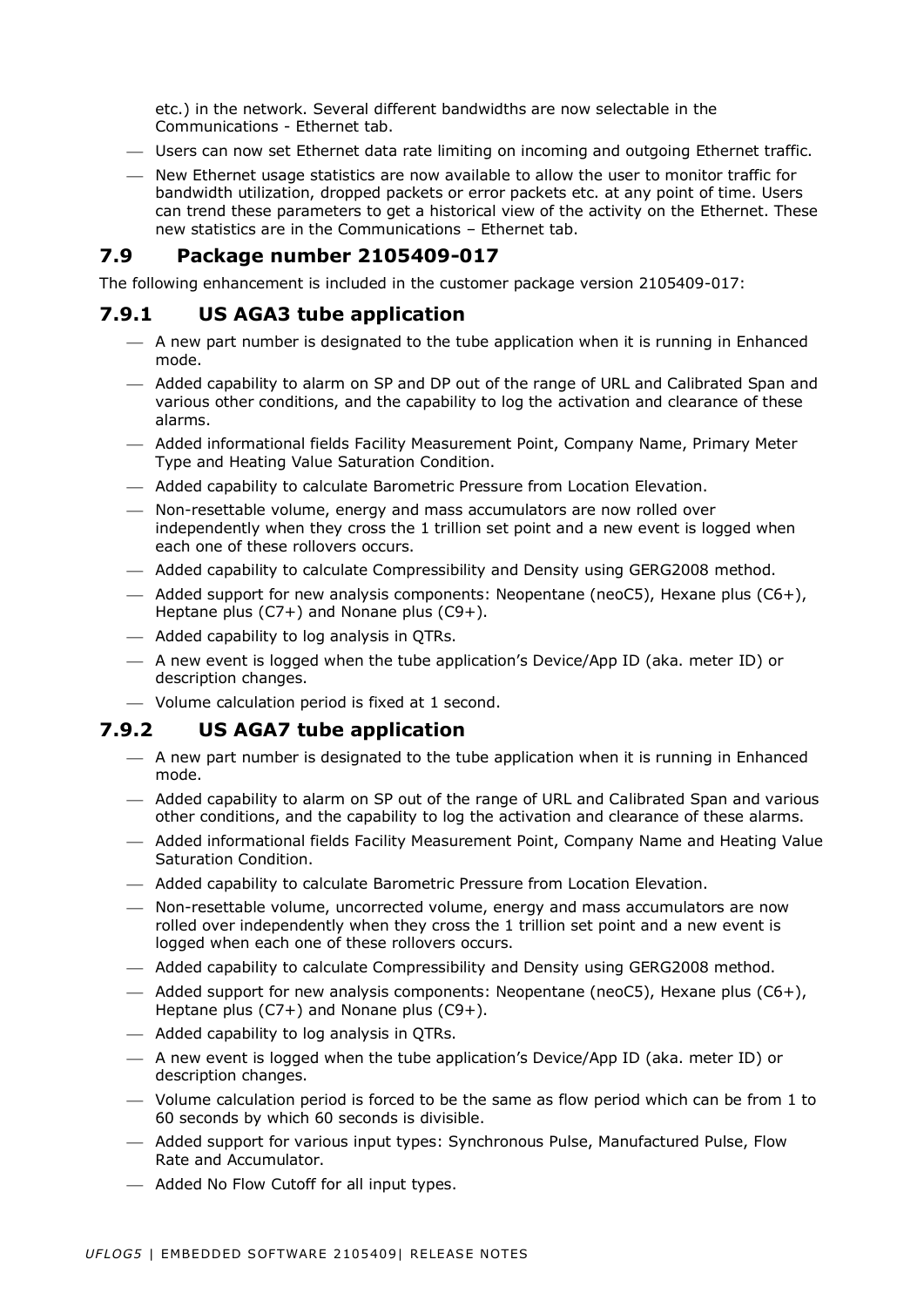- ⎯ Added support for multi-point K factors.
- ⎯ Added support for multi-point meter factors.
- ⎯ Added calculation and QTR logging of Meter Output (this was Counts for Pulse Inputs for un-Enhanced AGA7 tubes) and IV (this was uncorrected volume for un-Enhanced AGA7 tubes).

### **7.9.3 API Liquid tube application**

- $-$  A new part number is designated to the tube application when it is running in Enhanced mode.
- ⎯ Added capability to alarm on PF out of the range of URL and Calibrated Span and various other conditions, and the capability to log the activation and clearance of these alarms.
- ⎯ Added informational fields Facility Measurement Point, Company Name and Primary Meter Type.
- Added capability to calculate Barometric Pressure from Location Elevation.
- A new event is logged when the tube application's Device/App ID (aka. meter ID) or description changes.
- ⎯ Non-resettable indicated volume, indicated standard volume, gross standard volume, net standard volume, sediment & water volume and mass accumulators are now rolled over independently when they cross the 1 million set point and a new event is logged when each one of these rollover occurs.

### <span id="page-7-0"></span>**7.10 Package number 2105409-014**

The following enhancement is included in customer package number 2105409-014:

⎯ Added a command to view the ARP cache table from SSH

### <span id="page-7-1"></span>**8 Fixes**

Bug or defect fixes for each version are described in this section.

### <span id="page-7-2"></span>**8.1 Package number 2105409-032**

The following bugs are fixed:

- $-$  12413 High Priority Critical Severity Multiple vulerabilities can be exploited and result in remote code execution in root context
- $-$  12392 New Tube Alarm  $# 6$  has the wrong name: "Density DE Alarm Bit". The name should be "Differential Pressure DE Alarm bit". Only fixed when a new tube is instantiated.
- $-$  12351 SU Coriolis tube Current tab does display Energy Rate (3.73) as zero on no flow.

### <span id="page-7-3"></span>**8.2 Package number 2105409-027**

- $-$  12163 Unable to enable network adaptor from entry mode in PCCU 7.69.1 on G5 XRC.
- ⎯ CCRP US-1025418 G5 uFlo device will disable the Ethernet port after a power cycle.
- $-$  11790 Cannot add xx.xx.xxxxx 9 Digit registers to Alarms app.
- $-$  11642 CCRP US-983778, Alarm app register app.array.256 changes to app.array.0
- ⎯ 9153 Alarm App: Maximum register array size for Input Reg, Three Reg and Trigger Reg is 255.
- ⎯ 8601 Alarm app only stores index as int8 instead of int16.
- $-$  11837 When adding a new trend and clicking on pre-existing trend it auto-populates the new trend with all those variables.
- ⎯ 12197 Station App does not correctly show Period Uncorrected Vol for AGA7 tube and LIQUID APP.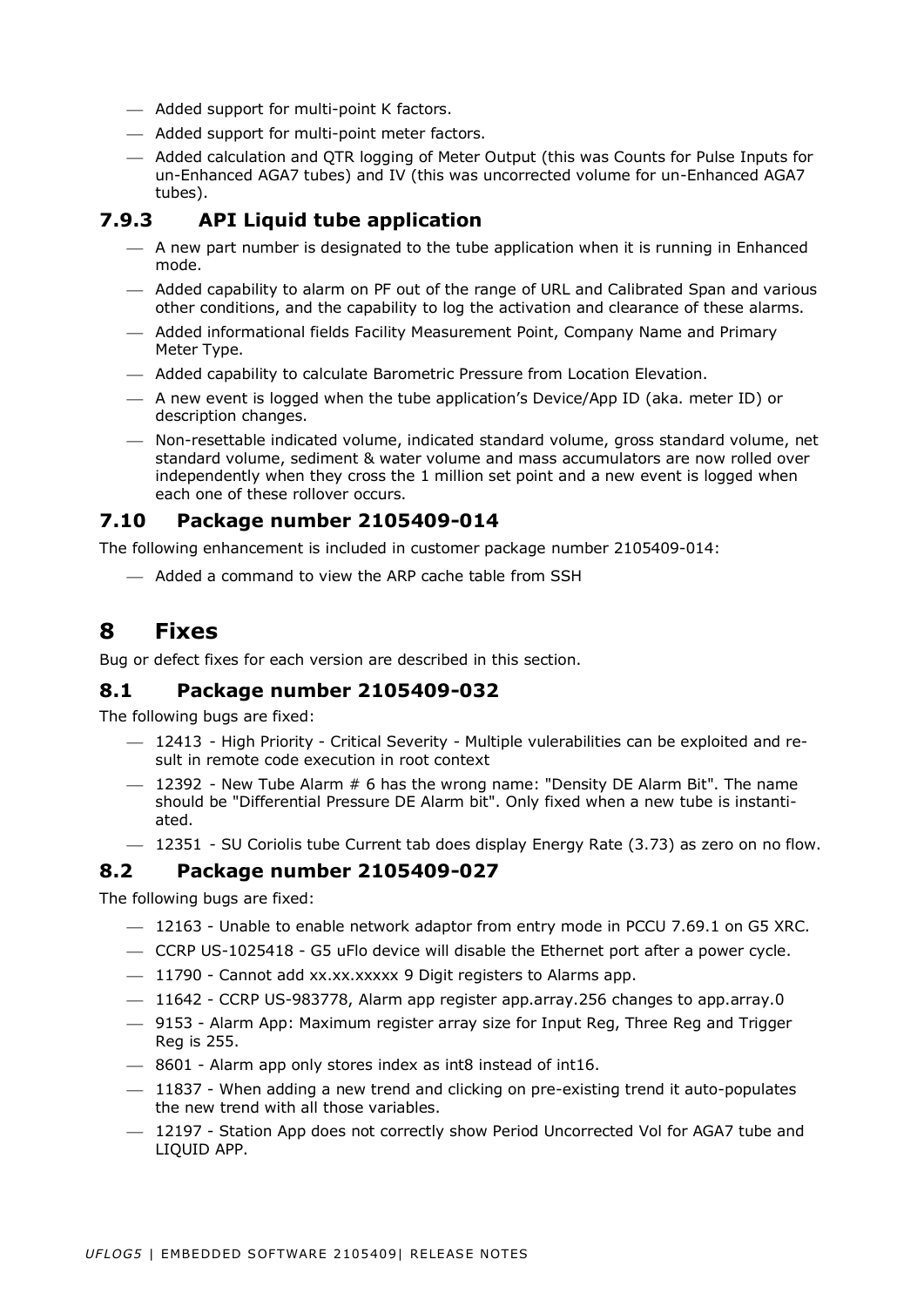### <span id="page-8-0"></span>**8.3 Package number 2105409-026**

The following bugs are fixed:

- $-$  12089 PCCU crashes when moving cursor over the trend graph view.
- $-$  12093 Application Licensing not applied to general applications instantiated outside of the application table.

#### <span id="page-8-1"></span>**8.4 Package number 2105409-025**

The following bugs are fixed:

| PCCU Ethernet tab has no scroll bar to see full screen content.<br>11014<br>11351<br>PCCU Last Calc Doubles tab is displaying incorrect value for Stock Tank Flow Rate.<br>11367<br>Part number of Applications (0.5.app) do not show on Display. Required for BLM.<br>Liquid Coriolis interface quits polling on loss of power to Coriolis.<br>11311<br>11276<br>Liquid Coriolis does not increment Error Poll to its set limit.<br>When testing the Liquid Coriolis Application using BLM flash 2104340-035 if the<br>10306<br>Coriolis meter is unplugged from its comm port while operating and then plugged back<br>in, the meter does not auto-recover.<br>10172<br>Liquid Coriolis App Exceeds Error Limits.<br>10043<br>Data from the Liquid Coriolis Help Files not available.<br>Liquid Coriolis Help files not available.<br>9421<br>Error Limit (0-60) and Timeout (10-3600) of fields values are out of range displaying<br>9283<br>incorrect limit message until either Error Limit or Timeout field is put back within their<br>allowable ranges.<br>9262<br>PCCU locks up after error message shows in the Communication Setup tab.<br>Coriolis Meter and Micro Motion is displaying Advanced Tab in Basic and Advanced<br>9211<br>Modes. Should only display in Expert mode. The requirement to display Advanced tab<br>only in Expert mode has been removed.<br>11504<br>Operations app forgets its station name after a shutdown/reset command.<br>11548<br>Gas Coriolis CFX output shows AGA7 Calculation Method.<br>11513<br>G5 XFC - Valve control application cannot write to VC module (address 0) AO output.<br>Get 'Undefined' or 'NAN' in the AO output registers.<br>11709<br>The description field for holding registers is not correct.<br>11589<br>Holding registers 950 and higher always show value 0.<br>11694<br>Operations Periodic tab, rows 256 and greater show a blank Interval field.<br>10641<br>Operation Playback files will not handle a negative value.<br>11784<br>Operations - Write playback block after changing Pause status via automation. |
|-------------------------------------------------------------------------------------------------------------------------------------------------------------------------------------------------------------------------------------------------------------------------------------------------------------------------------------------------------------------------------------------------------------------------------------------------------------------------------------------------------------------------------------------------------------------------------------------------------------------------------------------------------------------------------------------------------------------------------------------------------------------------------------------------------------------------------------------------------------------------------------------------------------------------------------------------------------------------------------------------------------------------------------------------------------------------------------------------------------------------------------------------------------------------------------------------------------------------------------------------------------------------------------------------------------------------------------------------------------------------------------------------------------------------------------------------------------------------------------------------------------------------------------------------------------------------------------------------------------------------------------------------------------------------------------------------------------------------------------------------------------------------------------------------------------------------------------------------------------------------------------------------------------------------------------------------------------------------------------------------------------------------------------------------------------------------------------------------|
|                                                                                                                                                                                                                                                                                                                                                                                                                                                                                                                                                                                                                                                                                                                                                                                                                                                                                                                                                                                                                                                                                                                                                                                                                                                                                                                                                                                                                                                                                                                                                                                                                                                                                                                                                                                                                                                                                                                                                                                                                                                                                                 |
|                                                                                                                                                                                                                                                                                                                                                                                                                                                                                                                                                                                                                                                                                                                                                                                                                                                                                                                                                                                                                                                                                                                                                                                                                                                                                                                                                                                                                                                                                                                                                                                                                                                                                                                                                                                                                                                                                                                                                                                                                                                                                                 |
|                                                                                                                                                                                                                                                                                                                                                                                                                                                                                                                                                                                                                                                                                                                                                                                                                                                                                                                                                                                                                                                                                                                                                                                                                                                                                                                                                                                                                                                                                                                                                                                                                                                                                                                                                                                                                                                                                                                                                                                                                                                                                                 |
|                                                                                                                                                                                                                                                                                                                                                                                                                                                                                                                                                                                                                                                                                                                                                                                                                                                                                                                                                                                                                                                                                                                                                                                                                                                                                                                                                                                                                                                                                                                                                                                                                                                                                                                                                                                                                                                                                                                                                                                                                                                                                                 |
|                                                                                                                                                                                                                                                                                                                                                                                                                                                                                                                                                                                                                                                                                                                                                                                                                                                                                                                                                                                                                                                                                                                                                                                                                                                                                                                                                                                                                                                                                                                                                                                                                                                                                                                                                                                                                                                                                                                                                                                                                                                                                                 |
|                                                                                                                                                                                                                                                                                                                                                                                                                                                                                                                                                                                                                                                                                                                                                                                                                                                                                                                                                                                                                                                                                                                                                                                                                                                                                                                                                                                                                                                                                                                                                                                                                                                                                                                                                                                                                                                                                                                                                                                                                                                                                                 |
|                                                                                                                                                                                                                                                                                                                                                                                                                                                                                                                                                                                                                                                                                                                                                                                                                                                                                                                                                                                                                                                                                                                                                                                                                                                                                                                                                                                                                                                                                                                                                                                                                                                                                                                                                                                                                                                                                                                                                                                                                                                                                                 |
|                                                                                                                                                                                                                                                                                                                                                                                                                                                                                                                                                                                                                                                                                                                                                                                                                                                                                                                                                                                                                                                                                                                                                                                                                                                                                                                                                                                                                                                                                                                                                                                                                                                                                                                                                                                                                                                                                                                                                                                                                                                                                                 |
|                                                                                                                                                                                                                                                                                                                                                                                                                                                                                                                                                                                                                                                                                                                                                                                                                                                                                                                                                                                                                                                                                                                                                                                                                                                                                                                                                                                                                                                                                                                                                                                                                                                                                                                                                                                                                                                                                                                                                                                                                                                                                                 |
|                                                                                                                                                                                                                                                                                                                                                                                                                                                                                                                                                                                                                                                                                                                                                                                                                                                                                                                                                                                                                                                                                                                                                                                                                                                                                                                                                                                                                                                                                                                                                                                                                                                                                                                                                                                                                                                                                                                                                                                                                                                                                                 |
|                                                                                                                                                                                                                                                                                                                                                                                                                                                                                                                                                                                                                                                                                                                                                                                                                                                                                                                                                                                                                                                                                                                                                                                                                                                                                                                                                                                                                                                                                                                                                                                                                                                                                                                                                                                                                                                                                                                                                                                                                                                                                                 |
|                                                                                                                                                                                                                                                                                                                                                                                                                                                                                                                                                                                                                                                                                                                                                                                                                                                                                                                                                                                                                                                                                                                                                                                                                                                                                                                                                                                                                                                                                                                                                                                                                                                                                                                                                                                                                                                                                                                                                                                                                                                                                                 |
|                                                                                                                                                                                                                                                                                                                                                                                                                                                                                                                                                                                                                                                                                                                                                                                                                                                                                                                                                                                                                                                                                                                                                                                                                                                                                                                                                                                                                                                                                                                                                                                                                                                                                                                                                                                                                                                                                                                                                                                                                                                                                                 |
|                                                                                                                                                                                                                                                                                                                                                                                                                                                                                                                                                                                                                                                                                                                                                                                                                                                                                                                                                                                                                                                                                                                                                                                                                                                                                                                                                                                                                                                                                                                                                                                                                                                                                                                                                                                                                                                                                                                                                                                                                                                                                                 |
|                                                                                                                                                                                                                                                                                                                                                                                                                                                                                                                                                                                                                                                                                                                                                                                                                                                                                                                                                                                                                                                                                                                                                                                                                                                                                                                                                                                                                                                                                                                                                                                                                                                                                                                                                                                                                                                                                                                                                                                                                                                                                                 |
|                                                                                                                                                                                                                                                                                                                                                                                                                                                                                                                                                                                                                                                                                                                                                                                                                                                                                                                                                                                                                                                                                                                                                                                                                                                                                                                                                                                                                                                                                                                                                                                                                                                                                                                                                                                                                                                                                                                                                                                                                                                                                                 |
|                                                                                                                                                                                                                                                                                                                                                                                                                                                                                                                                                                                                                                                                                                                                                                                                                                                                                                                                                                                                                                                                                                                                                                                                                                                                                                                                                                                                                                                                                                                                                                                                                                                                                                                                                                                                                                                                                                                                                                                                                                                                                                 |
|                                                                                                                                                                                                                                                                                                                                                                                                                                                                                                                                                                                                                                                                                                                                                                                                                                                                                                                                                                                                                                                                                                                                                                                                                                                                                                                                                                                                                                                                                                                                                                                                                                                                                                                                                                                                                                                                                                                                                                                                                                                                                                 |
|                                                                                                                                                                                                                                                                                                                                                                                                                                                                                                                                                                                                                                                                                                                                                                                                                                                                                                                                                                                                                                                                                                                                                                                                                                                                                                                                                                                                                                                                                                                                                                                                                                                                                                                                                                                                                                                                                                                                                                                                                                                                                                 |
|                                                                                                                                                                                                                                                                                                                                                                                                                                                                                                                                                                                                                                                                                                                                                                                                                                                                                                                                                                                                                                                                                                                                                                                                                                                                                                                                                                                                                                                                                                                                                                                                                                                                                                                                                                                                                                                                                                                                                                                                                                                                                                 |
| Laptop File Utility GUI would not display Created Date Column.<br>11556                                                                                                                                                                                                                                                                                                                                                                                                                                                                                                                                                                                                                                                                                                                                                                                                                                                                                                                                                                                                                                                                                                                                                                                                                                                                                                                                                                                                                                                                                                                                                                                                                                                                                                                                                                                                                                                                                                                                                                                                                         |
| 11805<br>The sampler accumulator keeps incrementing when there is no flow and the volume<br>accumulator keeps accumulating during no flow.                                                                                                                                                                                                                                                                                                                                                                                                                                                                                                                                                                                                                                                                                                                                                                                                                                                                                                                                                                                                                                                                                                                                                                                                                                                                                                                                                                                                                                                                                                                                                                                                                                                                                                                                                                                                                                                                                                                                                      |
| 11860<br>Holding registers (Holding & Oper & PID & Comm) cannot be set to size zero.                                                                                                                                                                                                                                                                                                                                                                                                                                                                                                                                                                                                                                                                                                                                                                                                                                                                                                                                                                                                                                                                                                                                                                                                                                                                                                                                                                                                                                                                                                                                                                                                                                                                                                                                                                                                                                                                                                                                                                                                            |
| 11928<br>G5 - API Liquid App accumulates negative flow rates.                                                                                                                                                                                                                                                                                                                                                                                                                                                                                                                                                                                                                                                                                                                                                                                                                                                                                                                                                                                                                                                                                                                                                                                                                                                                                                                                                                                                                                                                                                                                                                                                                                                                                                                                                                                                                                                                                                                                                                                                                                   |
| 11950<br>Unable to change Gauge Pressure Group for SU Tubes. Calc tests are failing                                                                                                                                                                                                                                                                                                                                                                                                                                                                                                                                                                                                                                                                                                                                                                                                                                                                                                                                                                                                                                                                                                                                                                                                                                                                                                                                                                                                                                                                                                                                                                                                                                                                                                                                                                                                                                                                                                                                                                                                             |
| 11979<br>PCCU show multiple INI errors as AGA3 is interpreted as an IO app.                                                                                                                                                                                                                                                                                                                                                                                                                                                                                                                                                                                                                                                                                                                                                                                                                                                                                                                                                                                                                                                                                                                                                                                                                                                                                                                                                                                                                                                                                                                                                                                                                                                                                                                                                                                                                                                                                                                                                                                                                     |
| 11349<br>Standard AGA3 help file for General tab is missing information.                                                                                                                                                                                                                                                                                                                                                                                                                                                                                                                                                                                                                                                                                                                                                                                                                                                                                                                                                                                                                                                                                                                                                                                                                                                                                                                                                                                                                                                                                                                                                                                                                                                                                                                                                                                                                                                                                                                                                                                                                        |

### <span id="page-8-2"></span>**8.5 Package number 2105409-024**

The following bugs are fixed:

- 11581 - I/O Subsystem communication improvements for SYNC CAN.

### <span id="page-8-3"></span>**8.6 Package number 2105409-023**

- $-$  11303 Memory leak exists that may cause devices to watchdog timeout and reset once memory has been exhausted.
- 10518 Watchdog resets due to IO Subsystem communication performance issues.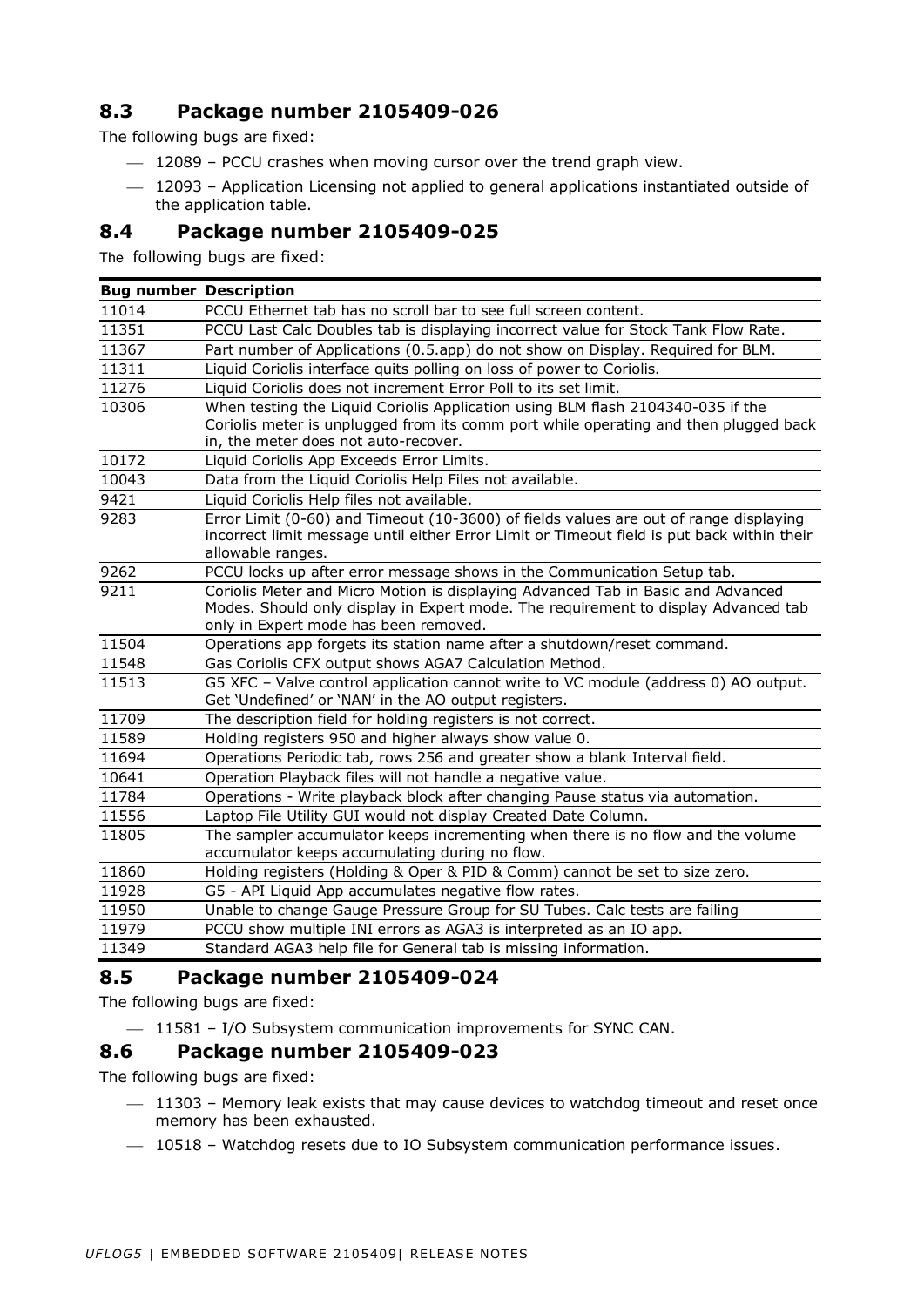### <span id="page-9-0"></span>**8.7 Package number 2105409-022**

The following bugs are fixed:

- $-$  10469 IEC app overwrites station app register.
- ⎯ 10518 CFX Output showing Gauge instead of Absolute for some G3 devices.
- $-$  10533 PID app will not retain Station name.
- $-$  10570 Shutdown app forgets configuration settings on DIs and AIs tabs.
- ⎯ 10751 AGA7 Enhanced reports show Ultrasonic as "Sonic".
- ⎯ 11042 Product management will limit the number of applications on G5-Uflo to 24.
- $-$  11043 G4 Simulator should be updated to include fix for Light Hydros (refer to bug 10978).
- $-$  11085 Liquid tube app "Pulses Min" column in PCCU Laptop Daily View always shows zero when primary meter type is Coriolis, PD or Other.
- 11156 Comm app port name is not saved to cold configurations.
- $-$  11157 Operations app holding register array size not saved for value 0.
- ⎯ 11159 G5 RMC reset (same fix made on X Series). (The Issue was discovered to occur with IEC applications instantiated. It was found that when ISaGRAF started, it would get a copy of its file descriptors from Totalflow. Both Totalflow and ISaGRAF would get a copy of the USB file descriptors during start up. When 32-bit loader connection is established through USB, Totalflow would close its handle in order to hand it over to device loader. But ISaGRAF process would still have its copy of the handle. When USB was unplugged and plugged back in would cause the TTY driver to generate a hang-up signal to device loader process group

causing the device reset).

- $-$  11161 Corrupt operations app configurations on the periodic tab (G5 RMC).
- ⎯ 11163 Analysis Trend Application not creating analysis files (G5 RMC).
- $-$  11165 SU Liquid tube with primary meter type of Coriolis is missing the Indicated Standard Volume column in the View Daily Flow Data and Log Period Data tabs.
- $-$  11177 API LIQUID SU embedded app does not correctly average PF, TF, Meter Factor, Ctl, Cpl of Log Period Data after a Warm Start.

### <span id="page-9-1"></span>**8.8 Package number 2105409-021**

 $-$  10978 – Light Hydrocarbon calculations were incorrect for liquid volumes whenever the density is less than 611 kg/m3. Calculations updated and are now correct.

### <span id="page-9-2"></span>**8.9 Package number 2105409-018**

- $-$  10567 API Liquid App logs Flowing API Gravity incorrectly, when Input Density unit is in API and the input Flowing Density varies during a log period
- ⎯ 10566 Memory leaks in Oil Custody Transfer app and Liquid Coriolis Data Interface app.
- $-$  10389 Setting a Totalflow device to an invalid volume calculation type can crash the device.
- $-$  10322 Remote configuration of Trip Contacts for AGA7 "DP/AVol/UVol" and SULIQUID "IV/PM/IV FR/Mass FR" not working
- $-$  10314 Totalflow Crashes on a customer's Modbus/TCP Server Configuration.
- $-$  10282 Operations Periodic function R1 > Out does not transfer the value of input register of type AI such as 7.4.0 to output register of type Float such as 9.0.0.
- $-$  10280 Bad value logged for Density in Liquid app when there is no flow.
- $-$  10270 Oil Custody Transfer App causes a crash when used without a Level Master App.
- $-$  10269 API liquid tube not being updated by Micromotion Coriolis via Liquid Coriolis Data Interface app.
- $-$  10084 Device not returning the correct IV formula for Sum (Counts / k-factor)  $*$  m.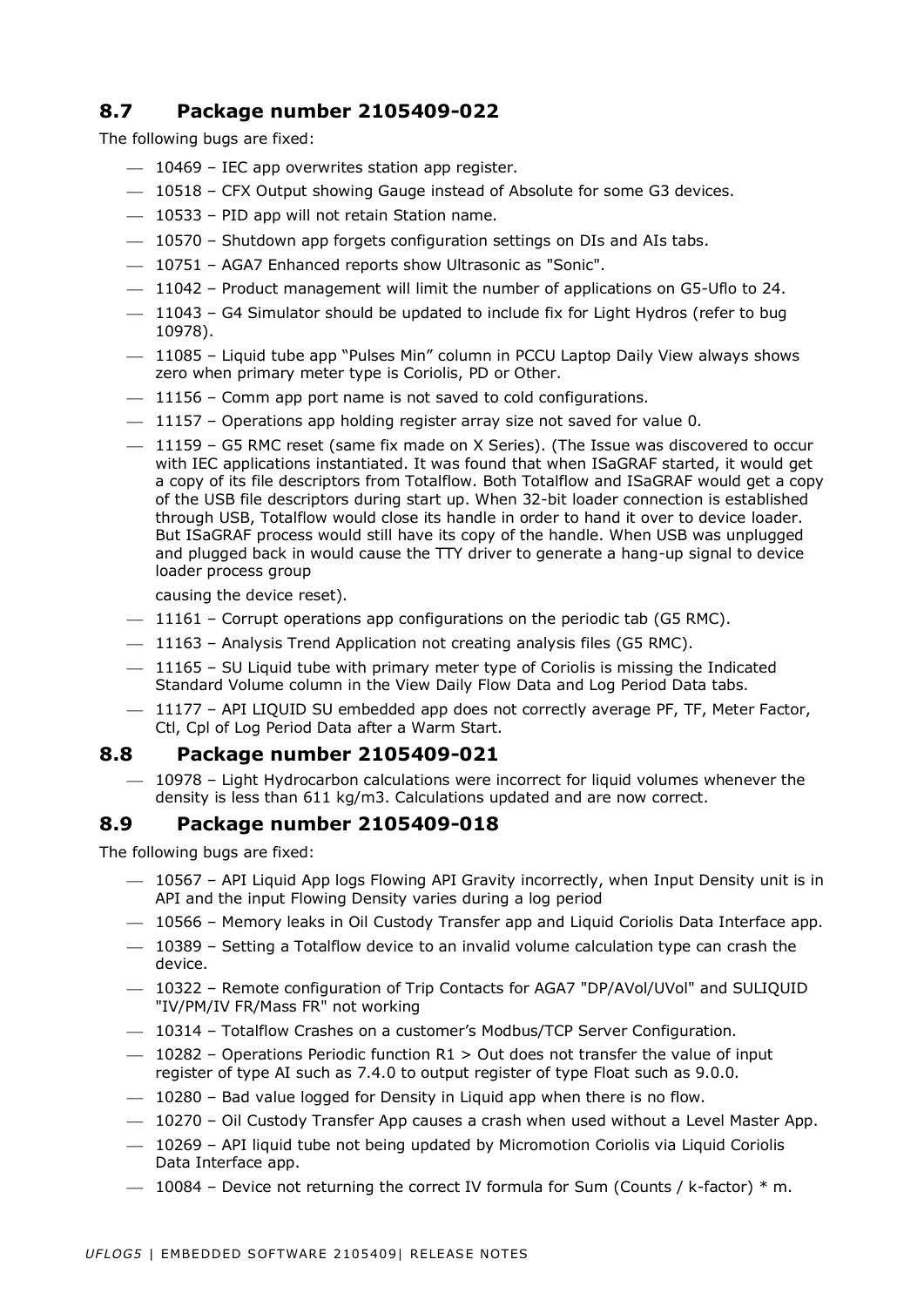- $-$  10059 G5 out of memory for trends when using Remote Trend System.
- ⎯ 9789 Coriolis Data fields Disappear on Coriolis Liquid Interface app screen

### <span id="page-10-0"></span>**8.10 Package number 2105409-017**

The following bugs are fixed:

- $-$  10284 Late counts may be observed when connecting several XMVs using a MOXA device and setting the Response Delay to 0.
- $-$  10228 LCD display on device will continue to show a "Loading" message upon startup if there is no Device application present.
- ⎯ 9685 Watchdog resets may be experienced by devices that result in restarts.

### <span id="page-10-1"></span>**8.11 Package number 2105409-014**

The following bugs are fixed:

- $-$  10244 Trend File Utilities Application may display Trend.cfg and other non-related files within the list of Trend Files.
- $-$  10220 More diagnostics data added to the Linux kernel logs to aid in troubleshooting.
- $-$  10219 The Core Dumps directory do not have read permissions for the Totalflow user key.
- $-$  10215 Reading string registers from terminal mode displays corrupted data due to buffer not being cleared between consecutive register get calls.
- $-$  10208 System Log's reset status lacks information.
- $-$  10206 Oil Custody Transfer application causes a crash when used without a LevelMaster application.
- ⎯ 10205 Modbus corruption issue occurring in the field during calibration of the device.
- $-$  10086 During calibration process the checks and calibration points are duplicated even though the current readings are correct on new units.
- $-$  10045 Device Operation may lock up and eventually watchdog reset when changing the number of periodic operations.
- ⎯ 9989 Security measures added for denial of service attacks and port flooding. SSH and SFTP have been upgraded to latest versions.
- ⎯ 9967 Unit Conversion APP not saving files to TFCold during update to ColdStart.
- ⎯ 9984 Device Display App and Units Convert system crash.
- $-$  9835 Stopping IEC resource may cause system reset on RMC.
- $-$  9816 Device not restoring large configurations after warm boot of the device.
- ⎯ 9765 Modbus Slave serial locks up device when changing comm parameters.

### <span id="page-10-2"></span>**8.12 Package number 2105409-013**

- $-$  9855 If the gateway is statically configured, the device should ignore ICMP redirects.
- ⎯ 9856 The G5 Loader system should not require a shutdown to upgrade software.
- ⎯ 9860 Operations Application: User INI part number not being retained on power cycle and warm start.
- 9891 Slow shutdown and restart of Totalflow during a software upgrade.
- ⎯ 9893 The Coriolis Interface application and the Gas Coriolis application are accessing data from the interface application. This causes the Gas Coriolis to lose one second at the top of hour in Hourly Log Records.
- ⎯ 9684 Multiple connections supported on the Ethernet port can affect the device being reset due to high amounts of network traffic.
- ⎯ 9401 Communication speeds lower than 9600 baud from devices communicating with the device when using RS-485, can affect the data transfers.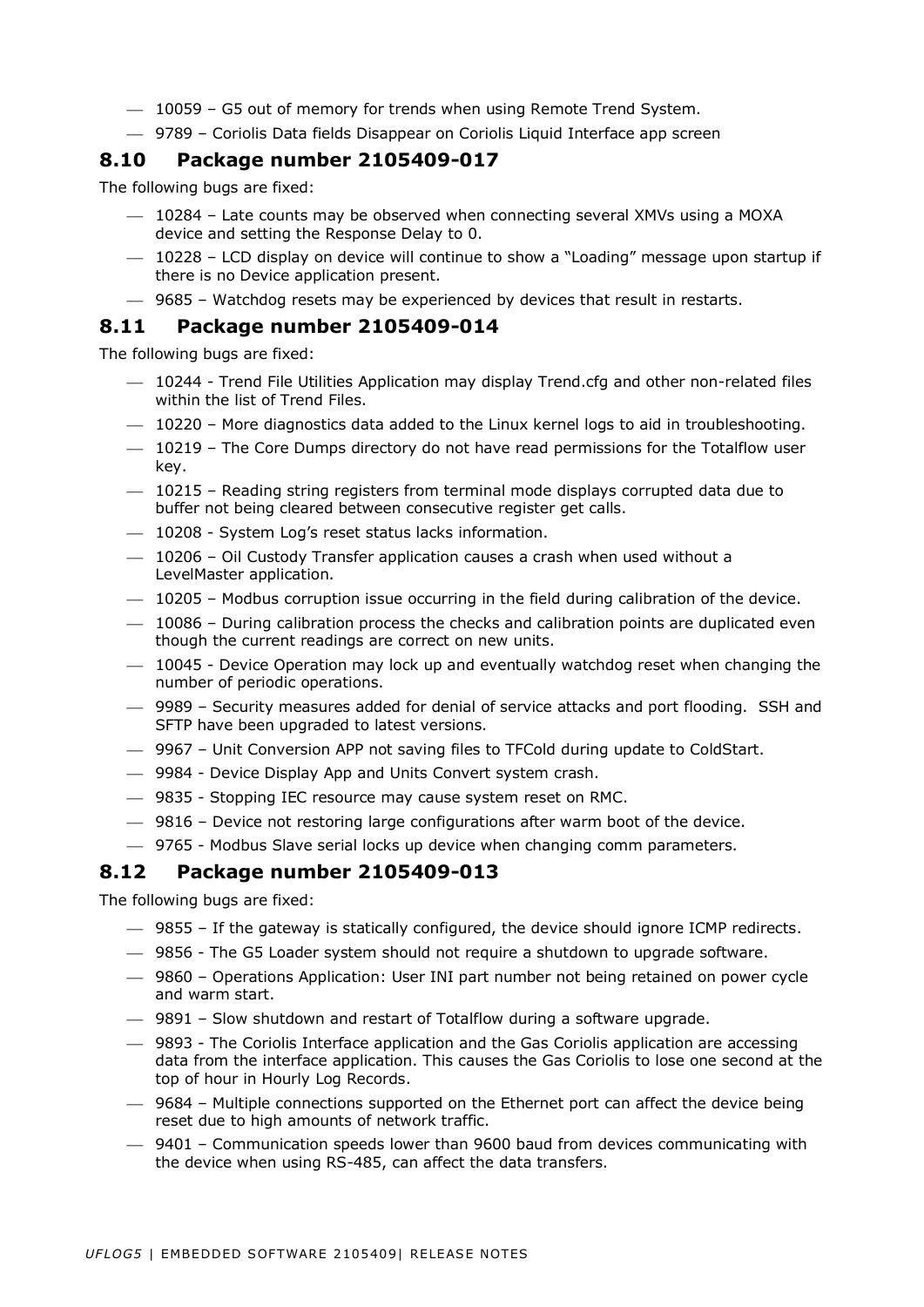# <span id="page-11-0"></span>**9 Known issues and workarounds**

### <span id="page-11-1"></span>**9.1 Package number 2105409-025**

Bug 11944 – USB connections to devices may lock up while performing one second screen monitors via PCCU or when logging into the device for an extended period of time. These lockups usually occur within the PCCU host software and will result in needing to restart PCCU. In extreme circumstances, the device may have to be restarted.

### <span id="page-11-2"></span>**9.2 Package number 2105409-023**

11456 – Changing the configuration for the onboard I/O can cause the instantaneous pulse rate to spike momentarily.

# <span id="page-11-3"></span>**10 SHA512 Security Feature**

SHA512 is an algorithm used to confirm the integrity of data that is downloaded from a site. ABB is now providing a checksum value for each software package downloaded from the ABB library that allows users to confirm that no data is missing or changed during the download. A corresponding SHA file is available in the ABB library for all software packages. Refer to the [Soft](http://search.abb.com/library/Download.aspx?DocumentID=ML%2F2107014&LanguageCode=en&DocumentPartId=2107014&Action=Launch)[ware package integrity check instructions](http://search.abb.com/library/Download.aspx?DocumentID=ML%2F2107014&LanguageCode=en&DocumentPartId=2107014&Action=Launch) [\(2107014MNAA\)](http://search.abb.com/library/Download.aspx?DocumentID=ML%2F2107014&LanguageCode=en&DocumentPartId=2107014&Action=Launch) for further information on using SHA512.